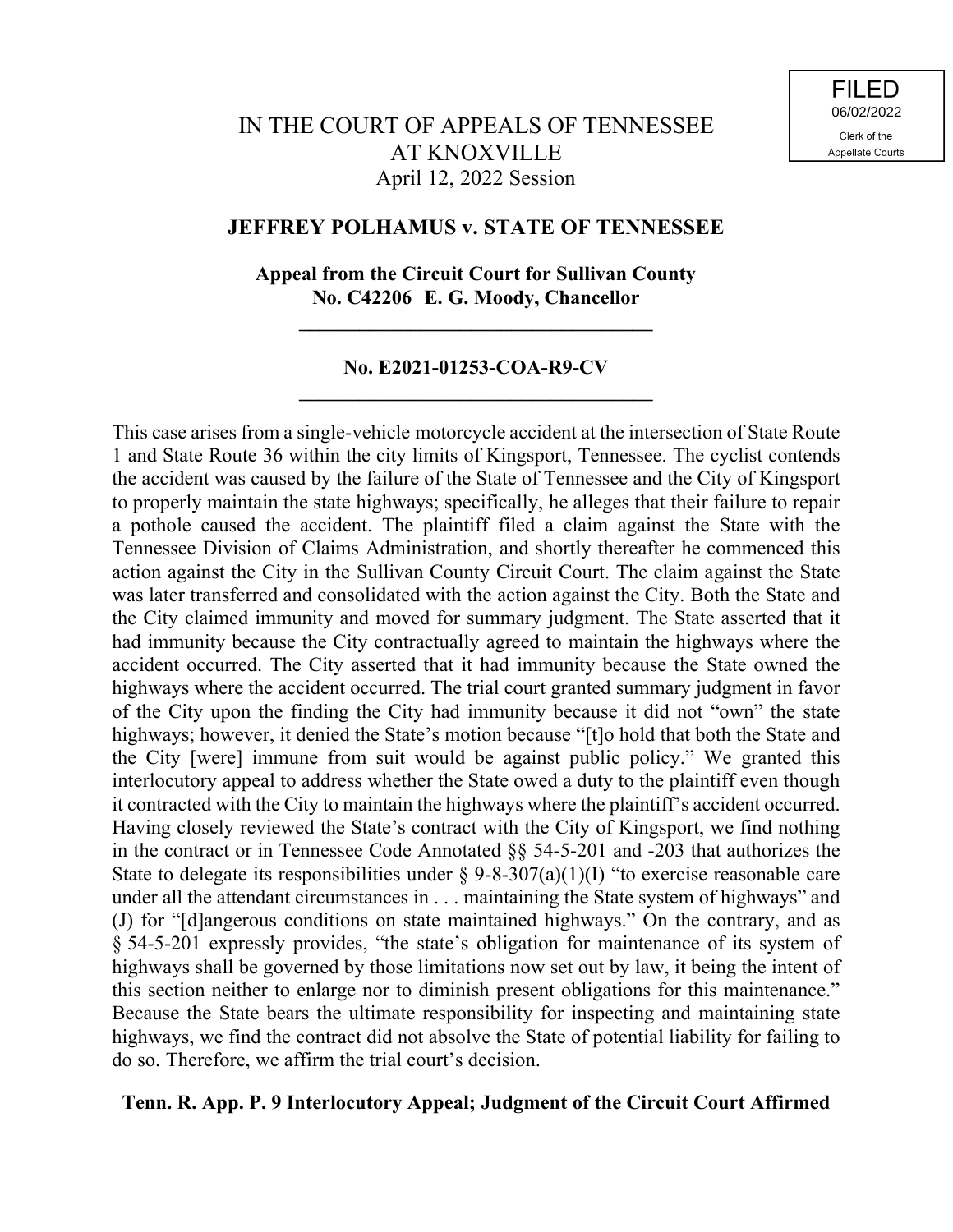FRANK G. CLEMENT JR., P.J., M.S., delivered the opinion of the Court, in which JOHN W. MCCLARTY and THOMAS R. FRIERSON II, JJ., joined.

Amanda S. Jordan, Nashville, Tennessee, for the appellant, State of Tennessee.

Jack M. Vaughn, Kingsport, Tennessee, for the appellee, Jeffrey Polhamus.

## **OPINION**

### **FACTS AND PROCEDURAL BACKGROUND**

On May 26, 2016, Jeffrey Polhamus ("Plaintiff") lost control of his motorcycle and sustained significant injuries after hitting a pothole at the intersection of West Stone Drive/State Route 1 and Lynn Garden Drive/State Route 36 in Kingsport, Tennessee. Both West Stone Drive and Lynn Garden Drive were owned by the State; however, the City of Kingsport had entered into an agreement with the Tennessee Department of Transportation ("TDOT") under Tennessee Code Annotated §§ 54-5-201 and -203, in which the City agreed to, *inter alia*, maintain both state highways.

Plaintiff subsequently filed a claim for damages against the State of Tennessee with the Division of Claims Administration as well as a civil action against the City of Kingsport in the Sullivan County Circuit Court, alleging that the pothole was a dangerous and defective condition and that the State and City were negligent for permitting the condition to exist without repair. Plaintiff's claim against the State in the Division of Claims Administration was later transferred and consolidated with the civil action against the City of Kingsport in the Sullivan County Circuit Court.

After the actions were consolidated in the circuit court, both the State and the City moved for summary judgment. The State acknowledged that it owned the highways where Plaintiff's accident occurred and that Tennessee Code Annotated § 9-8-307 removed its sovereign immunity for negligent maintenance of and dangerous conditions on state highways. Nevertheless, the State asserted that it could not be held liable for Plaintiff's injuries because claims under § 9-8-307 must be based on the acts or omissions of "state employees," and TDOT delegated responsibility for maintaining State Routes 1 and 36 to the City of Kingsport pursuant Tennessee Code Annotated §§ 54-5-201 and -203.

For its part, the City asserted that it could not be held liable under Tennessee Code Annotated § 29-20-203(a), which removes a governmental entity's immunity from suit for injuries on roads when the roads are "owned and controlled" by the entity, because the City did not "own" the roads where Plaintiff's accident occurred.

The trial court agreed that the City retained immunity under  $\S 29-20-203(a)$  because the City did not own the roads where Plaintiff's accident occurred. Conversely, the trial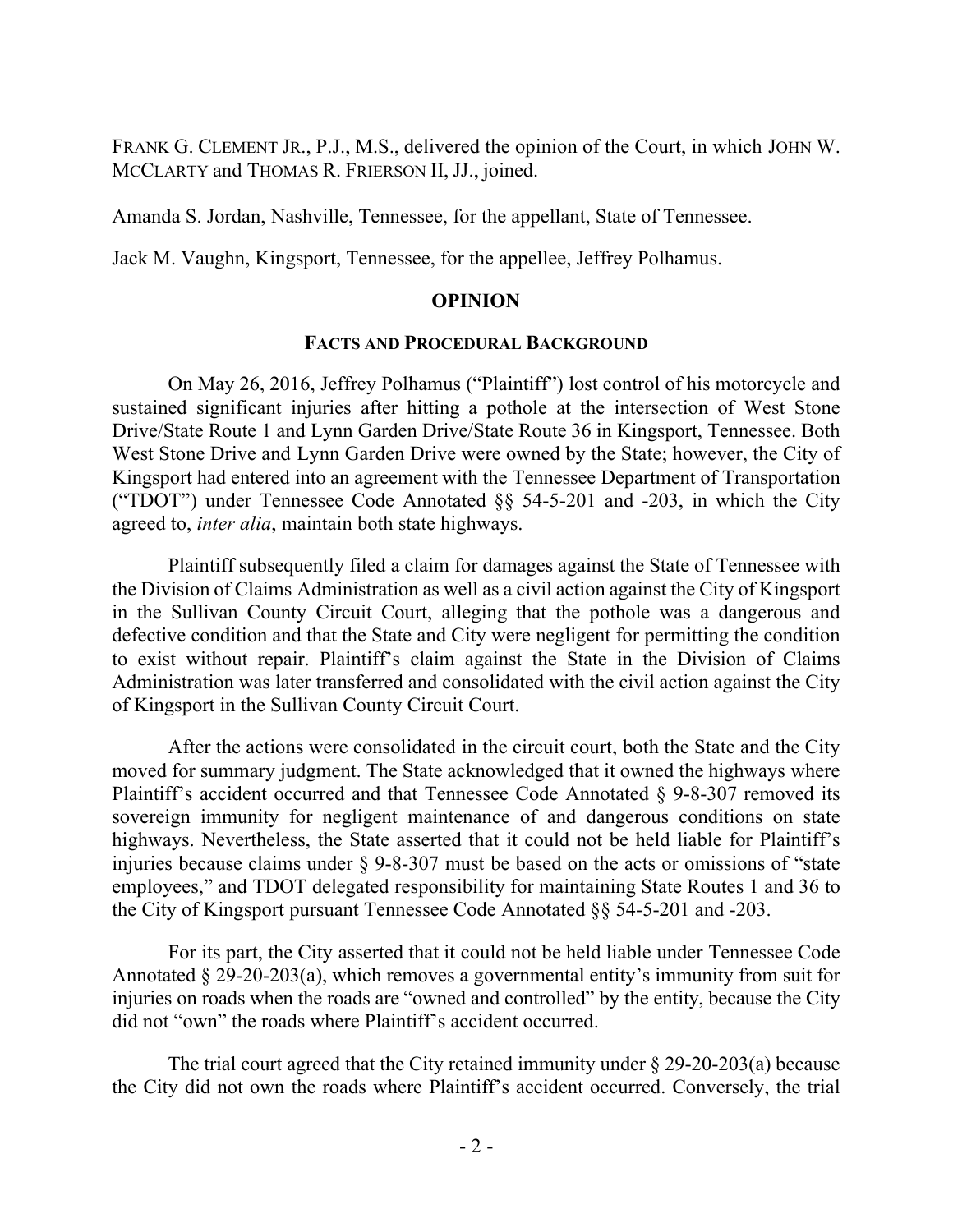court denied the State's motion for summary judgment because "[t]o hold that both the State and the City [were] immune from suit would be against public policy."

We granted the State's application for interlocutory appeal under Tennessee Rule of Appellate Procedure 9 and certified one issue for review:

Whether the State owes a duty to Plaintiff even though it contracted with the City of Kingsport for the maintenance of West Stone Drive and Lynn Garden Drive.

#### **STANDARD OF REVIEW**

This court reviews a trial court's decision on a motion for summary judgment de novo without a presumption of correctness. *Rye v. Women's Care Ctr. of Memphis, MPLLC*, 477 S.W.3d 235, 250 (Tenn. 2015). Accordingly, this court must make a fresh determination of whether the requirements of Tennessee Rule of Civil Procedure 56 have been satisfied. *Id.* In so doing, we consider the evidence in the light most favorable to the nonmoving party and draw all reasonable inferences in that party's favor. *Godfrey v. Ruiz*, 90 S.W.3d 692, 695 (Tenn. 2002).

Summary judgment should be granted when "the pleadings, depositions, answers to interrogatories, and admissions on file, together with the affidavits, if any, show that there is no genuine issue as to any material fact and that the moving party is entitled to a judgment as a matter of law." Tenn. R. Civ. P. 56.04. When the party moving for summary judgment does not bear the burden of proof at trial, it "may satisfy its burden of production either (1) by affirmatively negating an essential element of the nonmoving party's claim or (2) by demonstrating that the nonmoving party's evidence at the summary judgment stage is insufficient to establish the nonmoving party's claim or defense." *Rye*, 477 S.W.3d at 264.

When a motion for summary judgment is made and supported as provided in Tennessee Rule of Civil Procedure 56, the nonmoving party may not rest on the allegations or denials in its pleadings. *Id.* at 265. Instead, the nonmoving party must respond with specific facts showing there is a genuine issue for trial. *Id.* A fact is material "if it must be decided in order to resolve the substantive claim or defense at which the motion is directed." *Byrd v. Hall*, 847 S.W.2d 208, 215 (Tenn. 1993). A "genuine issue" exists if "a reasonable jury could legitimately resolve that fact in favor of one side or the other." *Id.*

"Issues of statutory interpretation present a question of law, which we review de novo on appeal, giving no deference to the lower court decision." *Kampmeyer v. State*, 639 S.W.3d 21, 23 (Tenn. 2022).

#### **ANALYSIS**

It is well established that the State is immune from all lawsuits except those allowed by the legislature. *See Stewart v. State*, 33 S.W.3d 785, 790 (Tenn. 2000) (citing Tenn.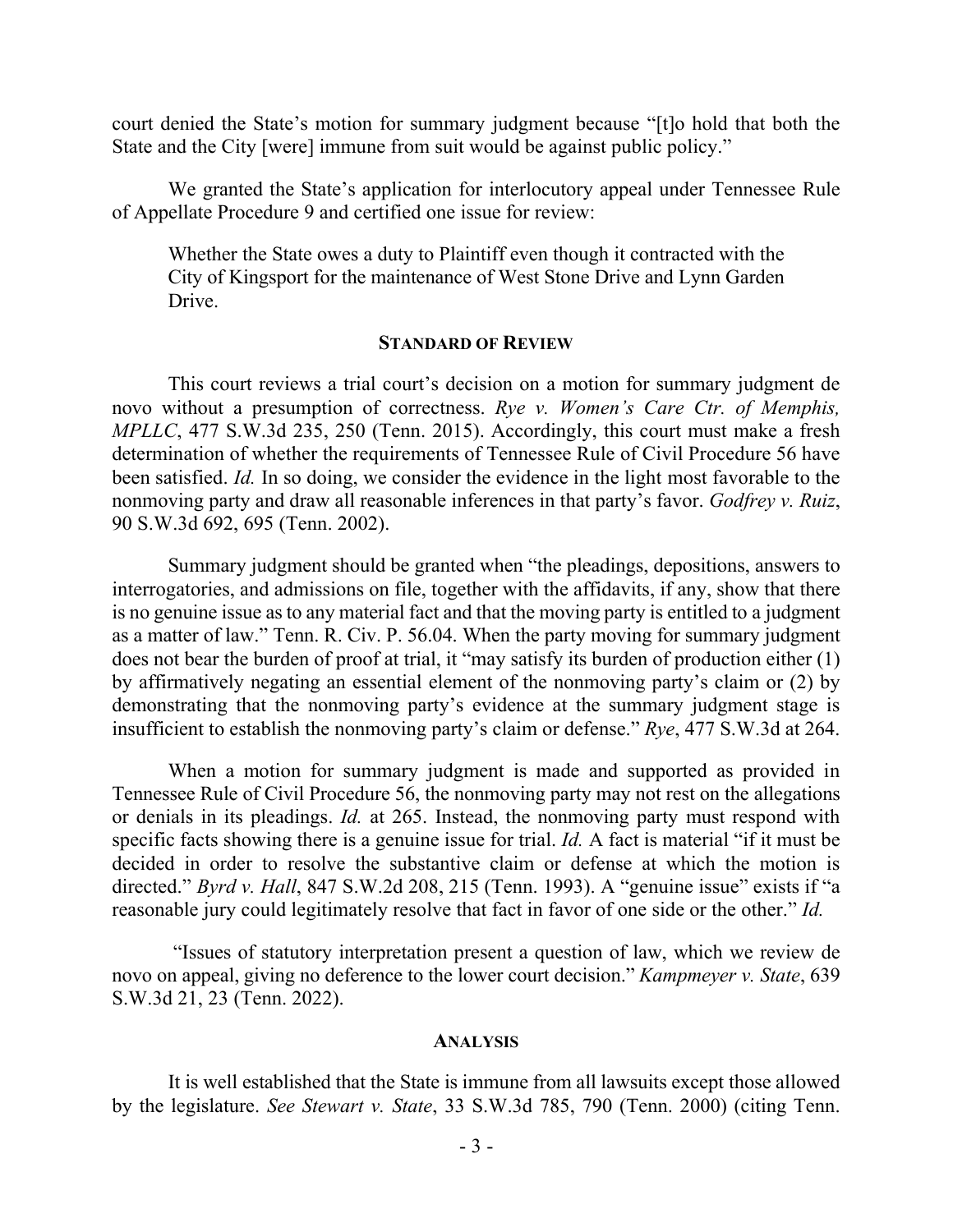Const. art. I, § 17). When the legislature passed the Claims Commission Act, Tenn. Code Ann. § 9-8-301 to -311, it waived immunity for monetary claims based on the acts or omissions of state employees that fall within the categories specified in § 9-8-307(a). *See Mullins v. State*, 320 S.W.3d 273, 279 (Tenn. 2010). In pertinent part, the legislature removed immunity for claims arising from the negligent maintenance of and dangerous conditions on state highways:

(1) The commission or each commissioner sitting individually has exclusive jurisdiction to determine all monetary claims against the state based on the acts or omissions of "state employees," as defined in § 8-42-101, falling within one (1) or more of the following categories:

. . . .

- (I) Negligence in planning and programming for, inspection of, design of, preparation of plans for, approval of plans for, and construction of, public roads, streets, highways, or bridges and similar structures, and negligence in maintenance of highways, and bridges and similar structures, designated by the department of transportation as being on the state system of highways or the state system of interstate highways;
- (J) Dangerous conditions on state maintained highways. The claimant under this subdivision  $(a)(1)(J)$  must establish the foreseeability of the risk and notice given to the proper state officials at a time sufficiently prior to the injury for the state to have taken appropriate measures . . . .

Tenn. Code Ann. § 9-8-307(a).

"The entire statutory purpose of the Tennessee Claims Commission Act is to establish the state's liability in tort based on the traditional tort concepts of duty and the reasonably prudent persons' standard of care." *Lucas v. State*, 141 S.W.3d 121, 130 (Tenn. Ct. App. 2004) (citing Tenn. Code Ann. § 9-8-307(c)). Thus, we have recognized that the State has a duty under  $\S 9-8-307(a)(1)(I)$  "to exercise reasonable care under all the attendant circumstances in planning, designing, constructing and maintaining the State system of highways." *Goodermote v. State*, 856 S.W.2d 715, 720 (Tenn. Ct. App. 1993) (citing Tenn. Code Ann. § 9-8-307(a)(1)(I)).

In this case, the State argues that it owed no duty to Plaintiff because it delegated responsibility for maintaining the relevant portions of State Routes 1 and 36 to the City of Kingsport under Tennessee Code Annotated §§ 54-5-201 and -203. We respectfully disagree.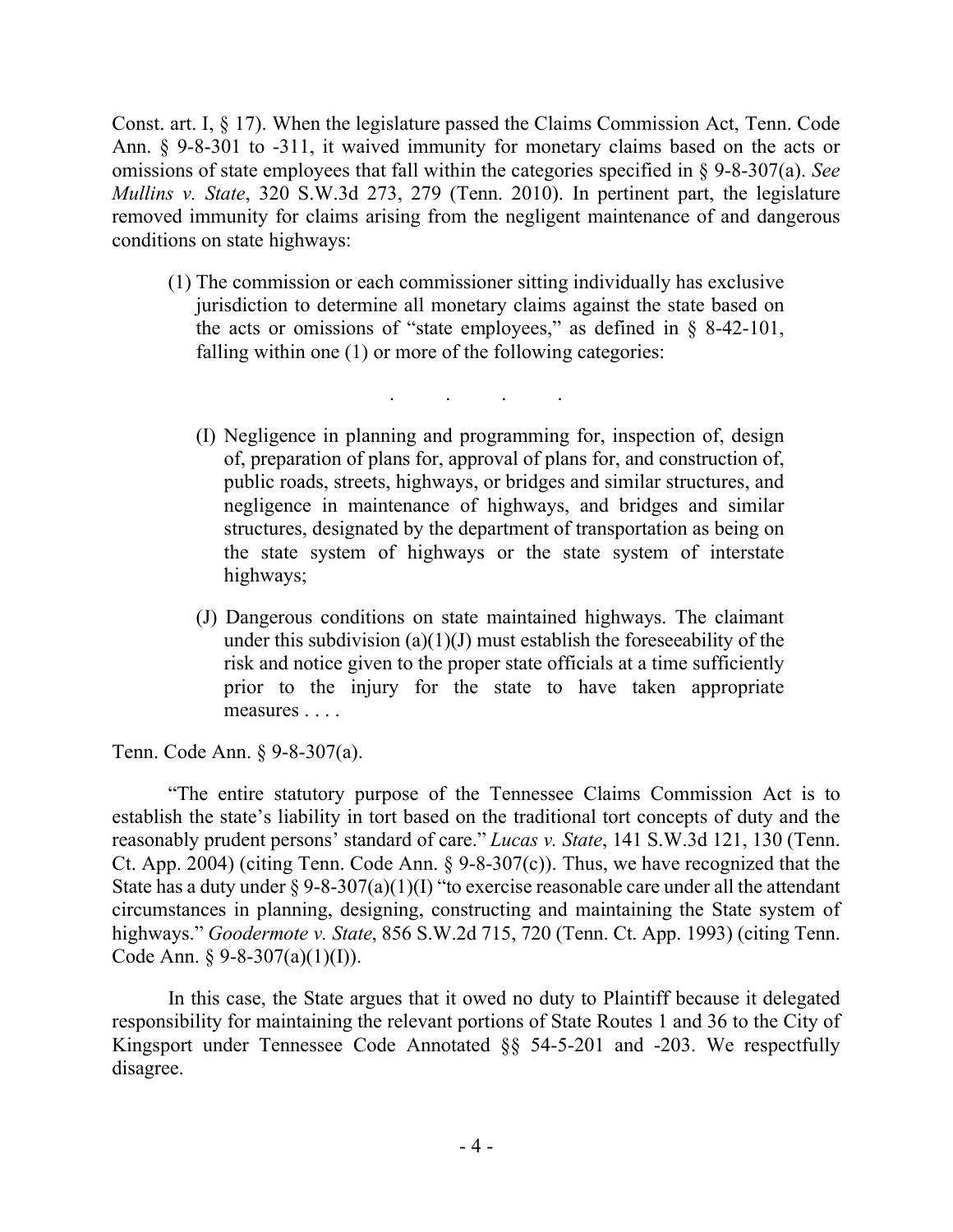Section 54-5-201 establishes that the State's responsibility to maintain state highways extends to municipal streets over which state highway traffic is routed. Nevertheless, it also allows the State to enter into maintenance contracts with municipalities for maintenance services:

- (a) The department shall construct, reconstruct and improve streets and maintain the streets in municipalities over which traffic on state highways is routed; or enter into contracts with the municipalities in the state regarding the construction, reconstruction and improvement of streets and maintenance of the streets in municipalities over which traffic on state highways is routed . . . .
- (b) (1) The state shall pay all the costs for any highway or parts of the highway designated and adopted by the department as and for a state or state and federal aid highway in the state's system of highways; provided, that a municipality may contribute sums that may be approved by its governing body to the cost.
	- (2) No municipality shall be required to pay or enter into an agreement to pay any part of the costs.
	- (3) However, the state's obligation for maintenance of its system of highways shall be governed by those limitations now set out by law, it being the intent of this section neither to enlarge nor to diminish present obligations for this maintenance.

Tenn. Code Ann. § 54-5-201.

Section 54-5-203 provides that "[w]here a municipality is organized for the care of its own streets, the construction, reconstruction, improvement and maintenance may be done by the municipality, which shall be reimbursed by the state; **provided, that all expenditures shall be subject to the approval of the department**." (emphasis added). Thus, although the State was authorized to enter into contracts with municipalities to allow a municipality to maintain state highways within the municipality, the State was required to maintain total control over any and all expenditures for maintenance services rendered by a municipality. Consequently, the State was required to retain total control of the type and extent of maintenance a municipality could perform.

Acting pursuant to § 54-5-201, TDOT contracted with the City of Kingsport for "routine maintenance of state routes," including the portions of State Routes 1 and 36 where Plaintiff's accident occurred. The contract identified 19 types of maintenance work that were "eligible for reimbursement," including "Manual Spot Patching," "Crack Repair," "Surface Replacement," and "Concrete Pavement Repair." The contract specified that "[m]ajor resurfacing" would still "be performed by the [TDOT] as a construction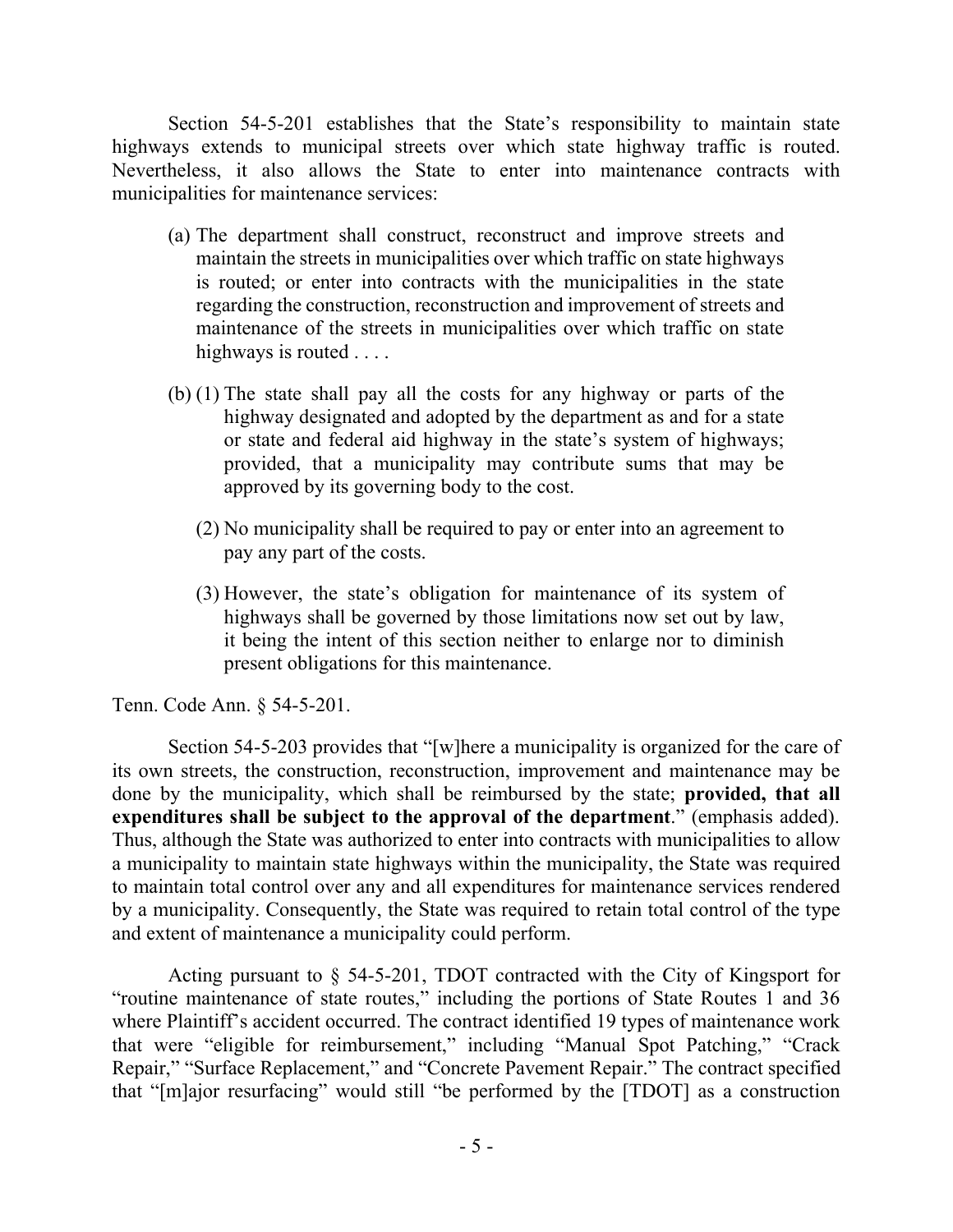project." The contract also limited TDOT's liability for damages resulting from the City's work:

Department Liability. The Department shall have no liability except as specifically provided in this Contract. The Department does not assume any liability for damages caused to persons or property by reason of the [City's] performance of this Contract. The Department assumes no liability for injury to any person or employees of the [City] performing work under this Contract.

The contract, however, expressly stated that the City's work was "subject to monitoring and evaluation" by TDOT. Further, the contract expressly stated that TDOT was "under no obligation to request work from the [City] in any specific dollar amounts or to request any work at all from the [City] during any period of th[e] Contract" and the agreement did not "change the maintenance obligations" of TDOT. The contract also provided that the City could not enter into a subcontract for any of the work without obtaining prior written authorization from TDOT, and TDOT could terminate the contract at any time for any reason, in which case the City would have a right to compensation only for "satisfactory, authorized service completed as of the termination date." Thus, TDOT maintained complete control over what, if any, maintenance could be performed by the City on State Routes 1 and 36.

Having closely reviewed the State's contract with the City of Kingsport, we find nothing in the contract or in §§ 54-5-201 and -203 that authorizes the State to delegate its responsibilities under  $\S$  9-8-307(a)(1)(I). On the contrary,  $\S$  54-5-201 expressly provides that "the state's obligation for maintenance of its system of highways shall be governed by those limitations now set out by law, it being the intent of this section neither to enlarge nor to diminish present obligations for this maintenance." Although the contract purportedly limits TDOT's liability for injuries caused by the City's performance, it does not and cannot limit the State's liability for injuries caused by the State's negligence in failing to inspect or maintain the roads as prescribed by § 54-5-201.

Although there is little caselaw interpreting  $\S$  54-5-201, we find the decision in *Austin v. State*, 796 S.W.2d 449 (Tenn. 1990) to be persuasive. In *Austin*, the plaintiffs filed a claim against the State after their son died in a bridge collapse in Memphis, Tennessee. *Id.* at 449–50. Much like Plaintiff in this case, the plaintiffs in *Austin* asserted a claim under Tennessee Code Annotated § 9-8-307(a)(1)(I) and alleged that "the State had a duty to inspect and maintain [the bridge], that it negligently failed to perform this duty, and that this negligence was a proximate cause of the bridge collapse and resulting death of [their son]." *Id.* at 450. And like this case, the State argued in *Austin* that it was not liable for the son's death because it delegated responsibility to the local government. *Id.* at 455.

At the time,  $\S 9-8-307(a)(1)(1)$  waived the State's immunity for injuries caused by the negligent maintenance and inspection of highways and bridges "if such activity [was]